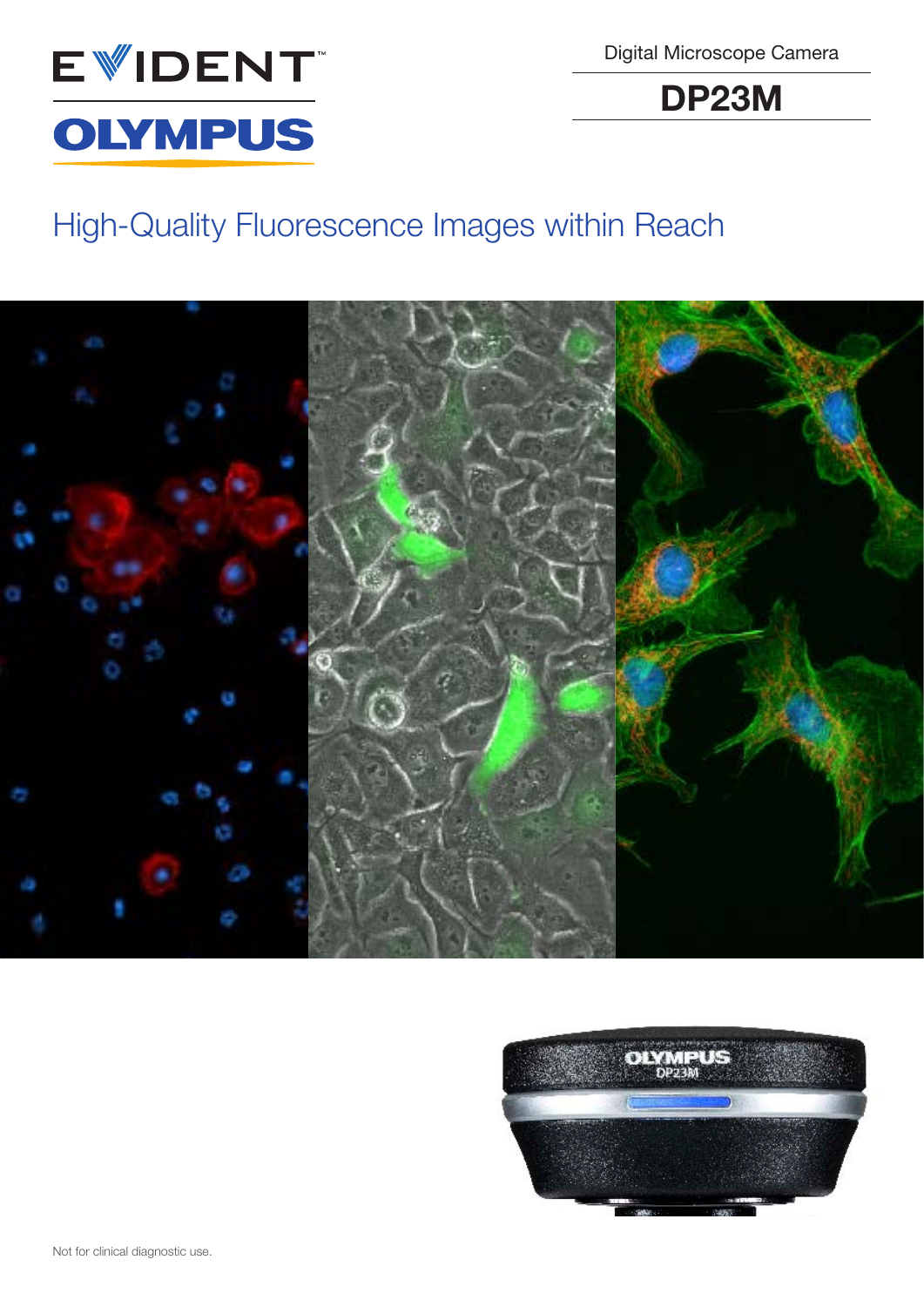# Premium Image Quality in a Cost-Effective Camera

Take advantage of premium technology at a reasonable cost with the DP23M monochrome digital microscope camera. The camera makes it simple to quickly obtain high-quality fluorescence images required for sample inspection and routine fluorescence imaging. In addition to fluorescence imaging, the DP23M camera can be used to image a wide range of contrasting techniques, including phase contrast, inversion contrast, and differential interference contrast.



HeLa cells expressing YFP in cell nuclei HeLa cells: cyan: DAPI, cell nuclei, magenta: Cy5, actin filaments.

### Sensitivity, Resolution, and Speed for Fluorescence Imaging

The camera's sensitivity and resolution deliver bright fluorescence images. Capturing fluorescence images with a high signal-to-noise ratio is simple thanks to a backside illuminated monochrome CMOS sensor with  $2 \times 2$  binning and Olympus Smart Image Averaging, which reduces noise to make small and subtle details visible. Capture high-resolution phase contrast/DIC images thanks to the camera's 6.4-megapixel resolution in combination with fast frame rates of up to 60 frames per second (fps). With a broad 400 nm to 1000 nm spectral range, you can image your samples using popular near-infrared dyes with reduced endogenous sample background fluorescence.

## Simplified Support—Camera, Software, and Hardware from Olympus

Combine the DP23M camera with a CKX53 microscope and cellSens imaging software for an easyto-use solution for routine cell culture monitoring and expression checks. Weak fluorescence signals from a range of dyes can be viewed clearly thanks to the camera's advanced technology and use of the same high-performance filter cubes found on Olympus microscopes. As a fully integrated solution from Olympus, support is just a call away.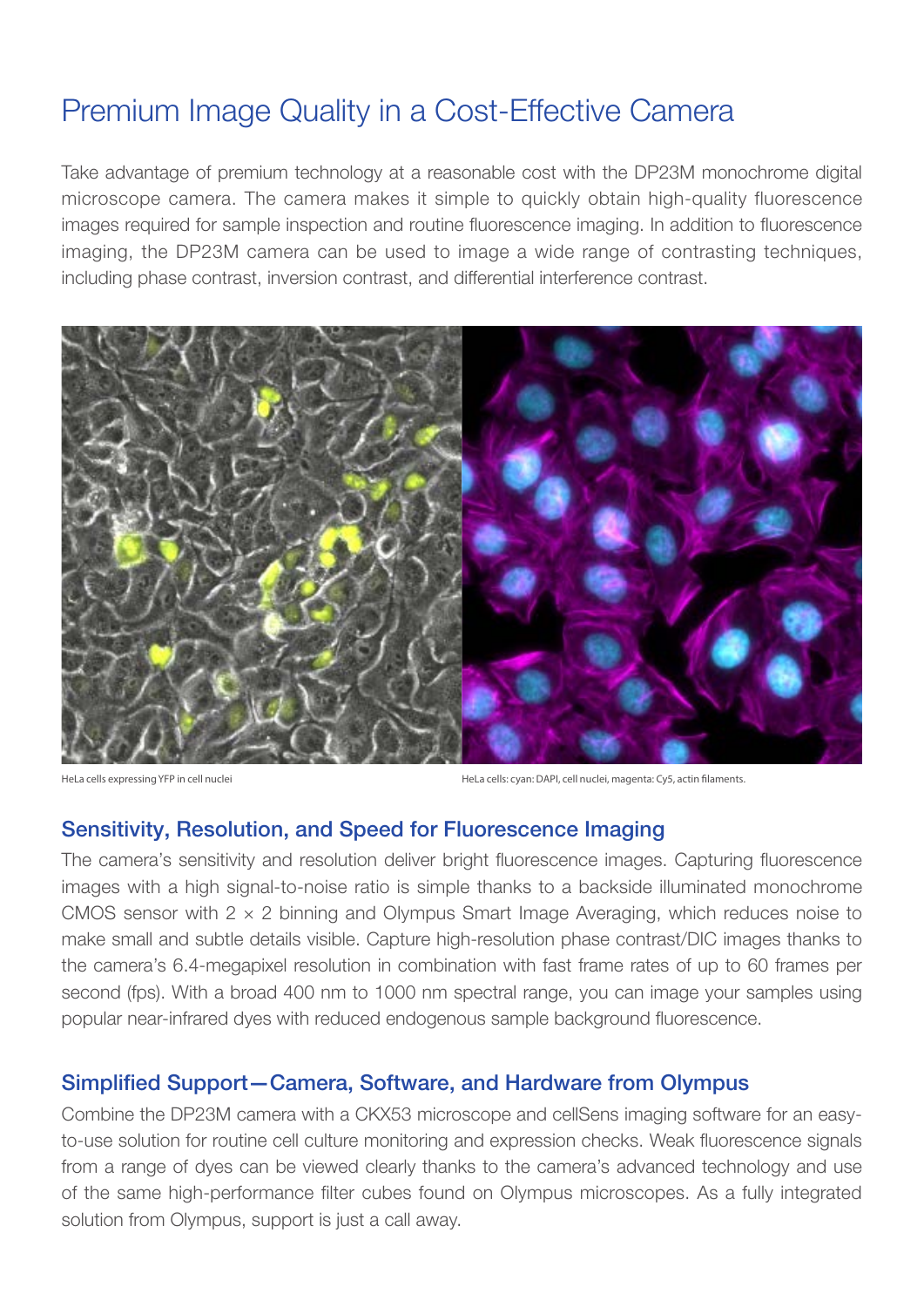

Left: Fast Live off, Right: Fast Live on

Quickly find areas of interest: the images remain clear while you're moving the sample even at long exposure times—thanks to the camera's fast live function, so you don't have to wait for the camera to refresh.



Left: Focus Peaking off, Right: Focus Peaking on (yellow highlighting indicates the pixels in focus)

Fast, responsive imaging: the focus peaking function can help you determine and adjust the critical focus quickly. The fast focus also helps reduce phototoxicity or bleaching by exposing your sample only as long as needed.



Observe multiple cells at once: when used with low magnification objectives, the camera's high resolution and advanced sharpness filter enable you to see fine details over a wide field of view so that you can observe multiple cells at the same time.

#### Simple to Set Up and Use

The DP23M microscope camera uses passive cooling and a single cable connection (USB 3.1) for power and data transfer, making it compact and easy to set up. Install your camera and get to work fast thanks to the simple plug and play design. With seamless integration into Olympus cellSens software, images can be acquired simply and intuitively. The optional cellSens software solutions like Count and Measure and TruAI technology help you to get reliable quantitative data easily and quickly.